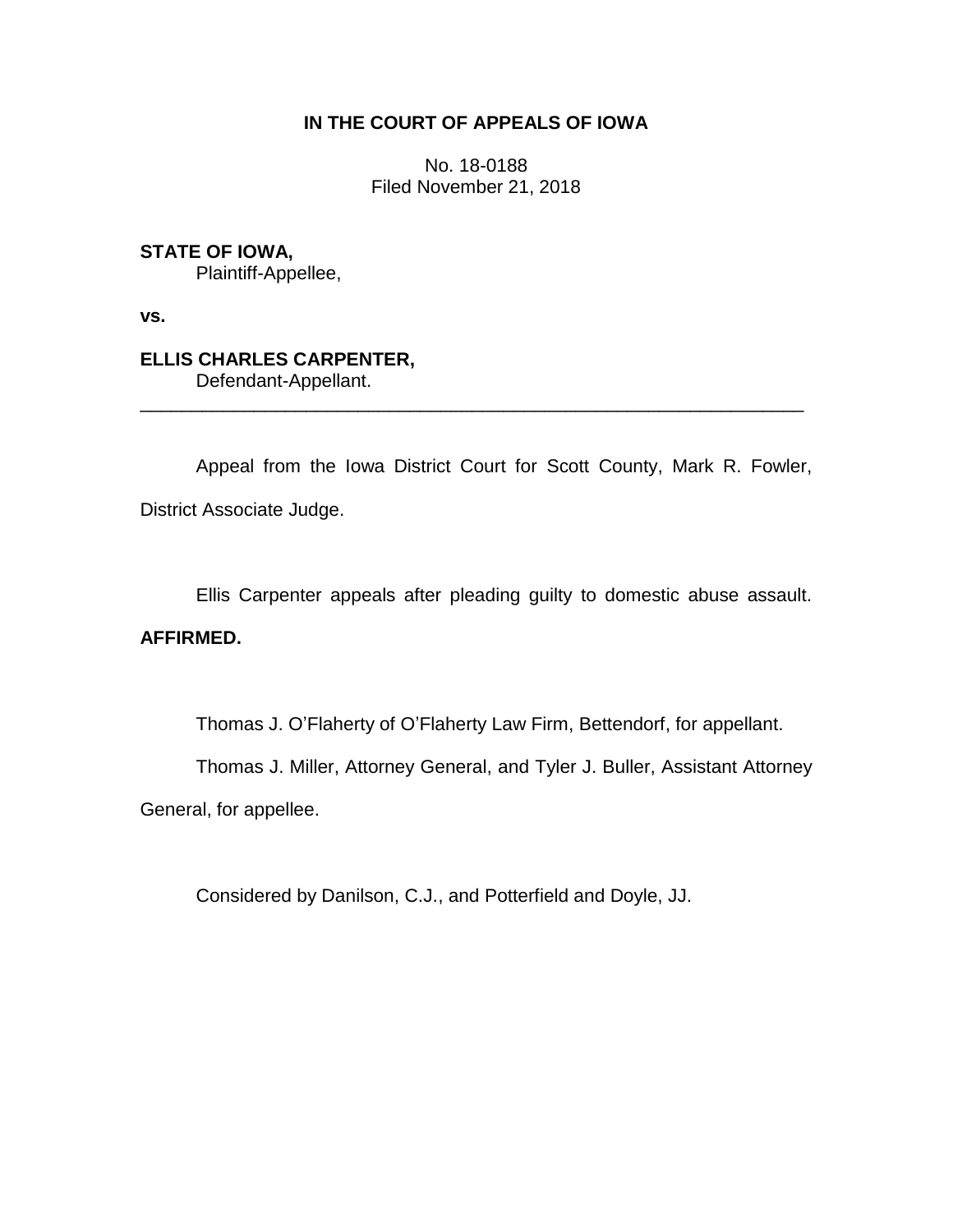**DOYLE, Judge.**

 $\overline{a}$ 

Ellis Carpenter appeals the judgment and sentence entered after he pled guilty to domestic abuse assault, in violation of Iowa Code section 708.2A(3) (2017). Carpenter argues his counsel was ineffective by permitting him to plead guilty without a factual basis. We reject Carpenter's arguments and affirm the district courts judgment and sentence.

The original trial information charged Carpenter with domestic abuse assault with the intent to inflict a serious injury, second offense, in violation of section 708.2A(3)(b), and as a habitual offender pursuant to sections 902.8 and 902.9. Subsequently, an amended and substituted trial information was filed omitting the reference to "with intent to inflict a serious injury," and instead referred to the offense as "Domestic Abuse Assault Second Offense (Aggravated Misdemeanor)." Also, the habitual offender sentencing enhancement was dropped. Carpenter entered a written guilty plea to the amended charge of domestic abuse assault second offense, an aggravated misdemeanor, and the court entered an order accepting the plea. In a subsequent sentencing order, the court again accepted Carpenter's plea, convicted him of the crime of secondoffense domestic abuse assault in violation of sections 708.1 and 708.2A(3)(a), 1 and sentenced him pursuant to the terms of the plea agreement.

 $1$  We note that Carpenter was charged with and entered a written guilty plea to domestic abuse assault second offense in violation of section 708.2A(3)(b), an aggravated misdemeanor. The order accepting the plea referenced section "708.2A(3)(b) – Domestic Abuse Assault – 2nd Offense." According to the sentencing order, the court convicted Carpenter of "2nd Offense Domestic Abuse Assault" in violation of sections 708.1 and 708.2A(3)(a). A violation of 708.2A(3)(a) is a serious misdemeanor. The prosecutor, Carpenter, and his counsel were present at the sentencing hearing. Since Carpenter "waived reporting and record of the Plea and Sentencing Hearing," we are unable to discern if the sentencing order's reference to section 708.2A(3)(a) is a typographical error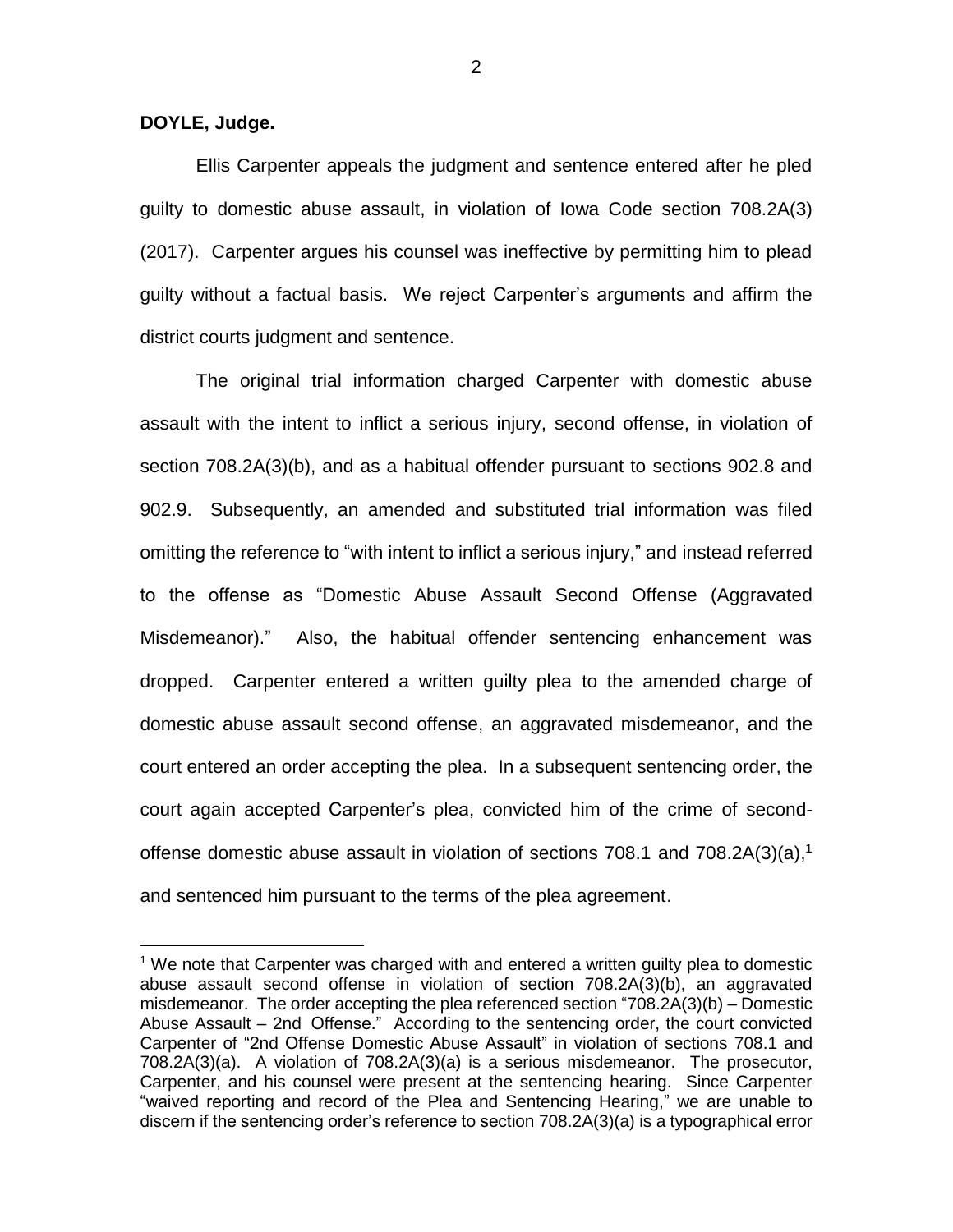The standard of review for guilty pleas resulting from counsel's ineffective assistance is de novo. *See State v. Utter*, 803 N.W.2d 647, 651 (Iowa 2011), *overruled on other grounds by Schmidt v. State*, 909 N.W.2d 778, 789 (Iowa 2018). "As with all ineffective-assistance-of-counsel claims, [the defendant] must establish . . . counsel failed to perform an essential duty and prejudice resulted from such failure." *Id.* at 652 (citing *Strickland v. Washington*, 466 U.S. 668, 687 (1984)). Generally, we preserve claims of ineffective assistance of counsel for postconviction-relief proceedings to allow the record to be developed. *See State v. Gomez Garcia*, 904 N.W.2d 172, 186 (Iowa 2017); *State v. Virgil*, 895 N.W.2d 873, 879 (Iowa 2017). However, we may resolve the claim on direct appeal if the record before us is adequate. *See Virgil*, 895 N.W.2d at 879. Here, we conclude the record is adequate for review.

Courts are required to determine whether a factual basis exists before accepting a plea. *See* Iowa R. Crim. P. 2.8(2)(b).

On a claim that a plea bargain is invalid because of a lack of accuracy on the factual-basis issue, the entire record before the district court may be examined. . . . Recourse to the entire record is appropriate because . . . the relevant inquiry . . . involves an examination of whether counsel performed poorly by allowing [the defendant] to plead guilty to a crime for which there was no objective factual basis in the record.

*State v. Finney*, 834 N.W.2d 46, 62 (Iowa 2013). "If an attorney allows a defendant to plead guilty to an offense for which there is no factual basis and to waive the right to file a motion in arrest of judgment, the attorney breaches an essential duty."

 $\overline{a}$ 

or whether the State and Carpenter agreed at that time to have the charge reduced from an aggravated misdemeanor to a serious misdemeanor.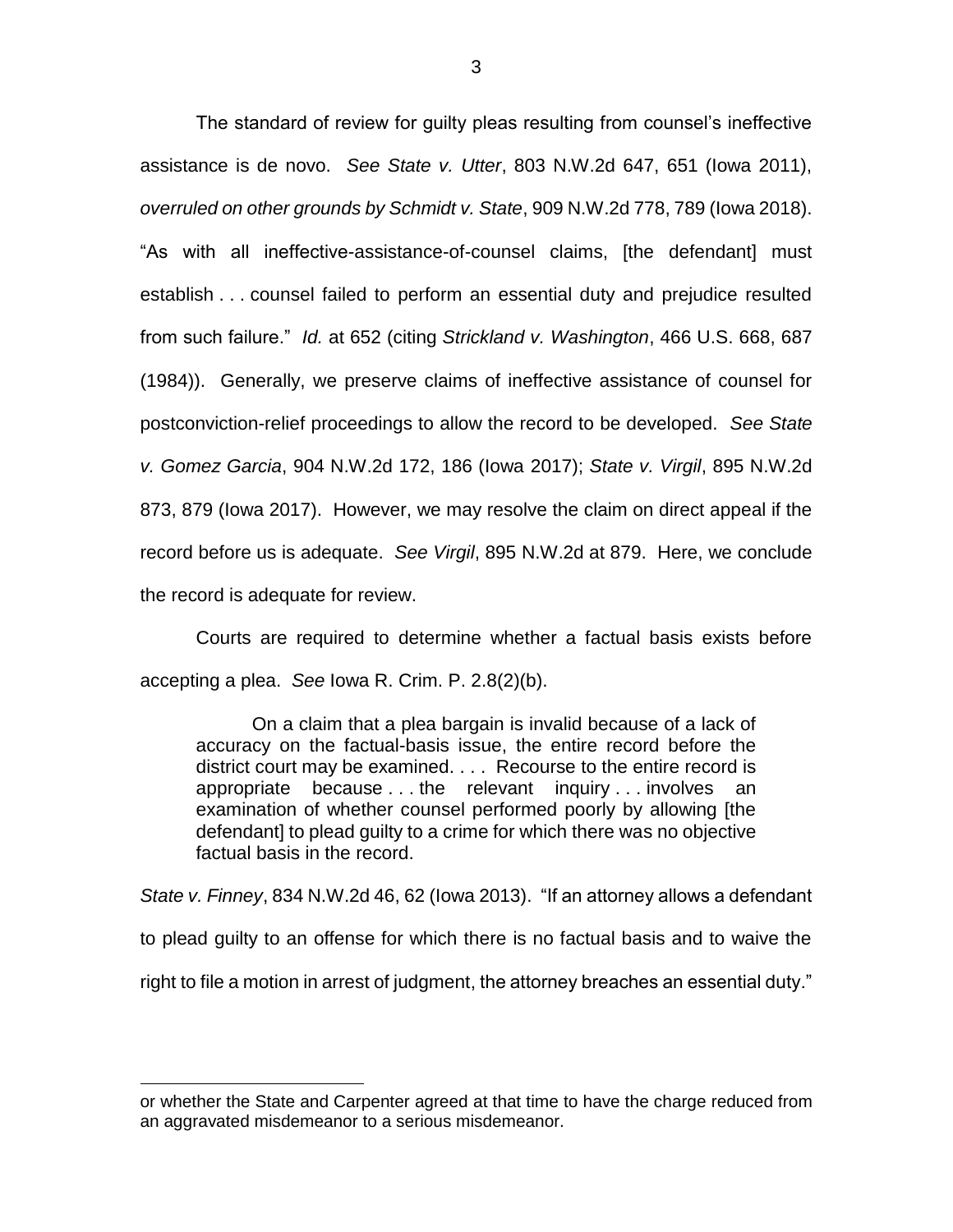*State v. Philo,* 697 N.W.2d 481, 485 (Iowa 2005). When this occurs, prejudice is inherent*. See State v. Schminkey,* 597 N.W.2d 785, 788 (Iowa 1999).

Domestic abuse assault is an assault, as defined in section 708.1, which is domestic abuse as defined in section 236.2(2)(a),(b),(c), or (d). *See* Iowa Code § 708.2A(1). As relevant here, a person commits an assault when, without justification, the person does "[a]ny act which is intended to cause pain or injury to, or which is intended to result in physical contact which will be insulting or offensive to another, coupled with the apparent ability to execute the act." *Id.* § 708.1(2)(a). "Domestic abuse," as is applicable to the offense of domestic abuse assault in this case, is an assault as defined in section 708.1 between household members who resided together at the time of the assault. *Id.* § 236.2(2)(a). Relevant here, "household members" is defined as "persons cohabitating." *Id*. § 236.2(4)(a). Sexual relations between the parties while sharing the same living quarters is one factor used to determine whether parties were cohabitating within the meaning of the domestic abuse statute. *Virgil*, 895 N.W.2d at 880 (citing *State v. Kellogg*, 542 N.W.2d 514, 518 (Iowa 1996)).

Carpenter claims his counsel was ineffective by allowing him to plead guilty to domestic abuse assault without a factual basis because there is no clear evidence in the record showing that the assault occurred between household members residing together at the time of the assault. We disagree. In an affidavit attached to the original complaint, a police officer states "The defendant and the victim are in an intimate relationship together." The complaint form states the relationship is between "family/household members who have lived together within the last year." In the field case report attached to the trial information, the officer's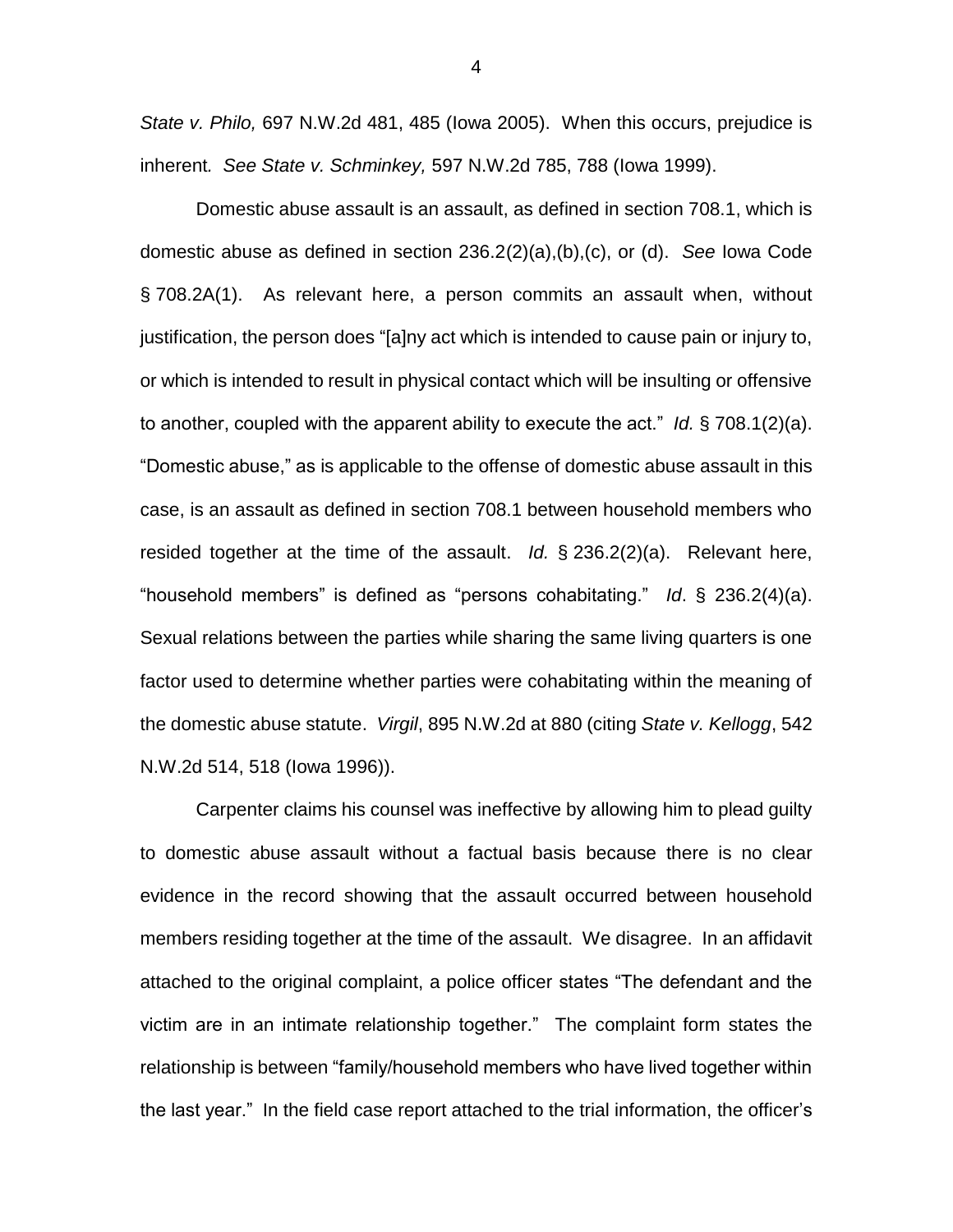narrative states that Ellis and the woman he assaulted were "in an intimate relationship<sup>[2]</sup> with each other and she stays with him in his camps around the city of Davenport." The minutes of evidence state that at the time of the incident, "[t]he pair were in an intimate relationship and living together." In his written guilty plea, Carpenter admitted there is a factual basis for the charge and that he "had intentional offensive contact with another, who would qualify as a domestic partner under the law, such contact being an 'assault.'" He also accepted the minutes of evidence as substantially true as to the elements of the charge but did not admit to "any type of felony element."

Although Carpenter admitted the woman would qualify as a "domestic partner," he points out such term is not used or defined in the domestic-abuse statute. In *State v. Hodges*, this court, relying on a dictionary definition of "domestic partner,"<sup>3</sup> concluded there was a sufficient factual basis in the record for Hodges's guilty plea to domestic abuse assault because the defendant characterized the woman he assaulted<sup>4</sup> as a "domestic partner" in his written guilty plea. *Hodges*, 2012 WL 470210, at \*1-2. We see no reason to depart from *Hodges* and therefore reject Carpenter's argument on this point.

 $\overline{a}$ 

<sup>2</sup> An "intimate relationship" may provide a basis for domestic abuse, *see* Iowa Code § 236.2(2)(e), but not domestic abuse assault, *see id.* § 708.2A(1), which only references section 236.2(2)(a), (b), (c), or (d) but does not include 236.2(2)(e).

<sup>&</sup>lt;sup>3</sup> "The term 'domestic partner,' is defined as one member of an unmarried cohabiting couple." *State v. Hodges*, No. 11-0913, 2012 WL 470210, at \*1 (Iowa Ct. App. Feb. 15, 2012), *further review denied* (April 10, 2012) (citing Merriam-Webster's Collegiate Dictionary 371 (11th ed. 2006)).

 $4$  The record indicated the woman was Hodge's fiancée and that they lived together. Coupled with Hodges's characteriztion of the fiancée as his "domestic partner," the court inferred that they "were household members who resided together." *Hodges*, 2012 WL 470210, at \*1.